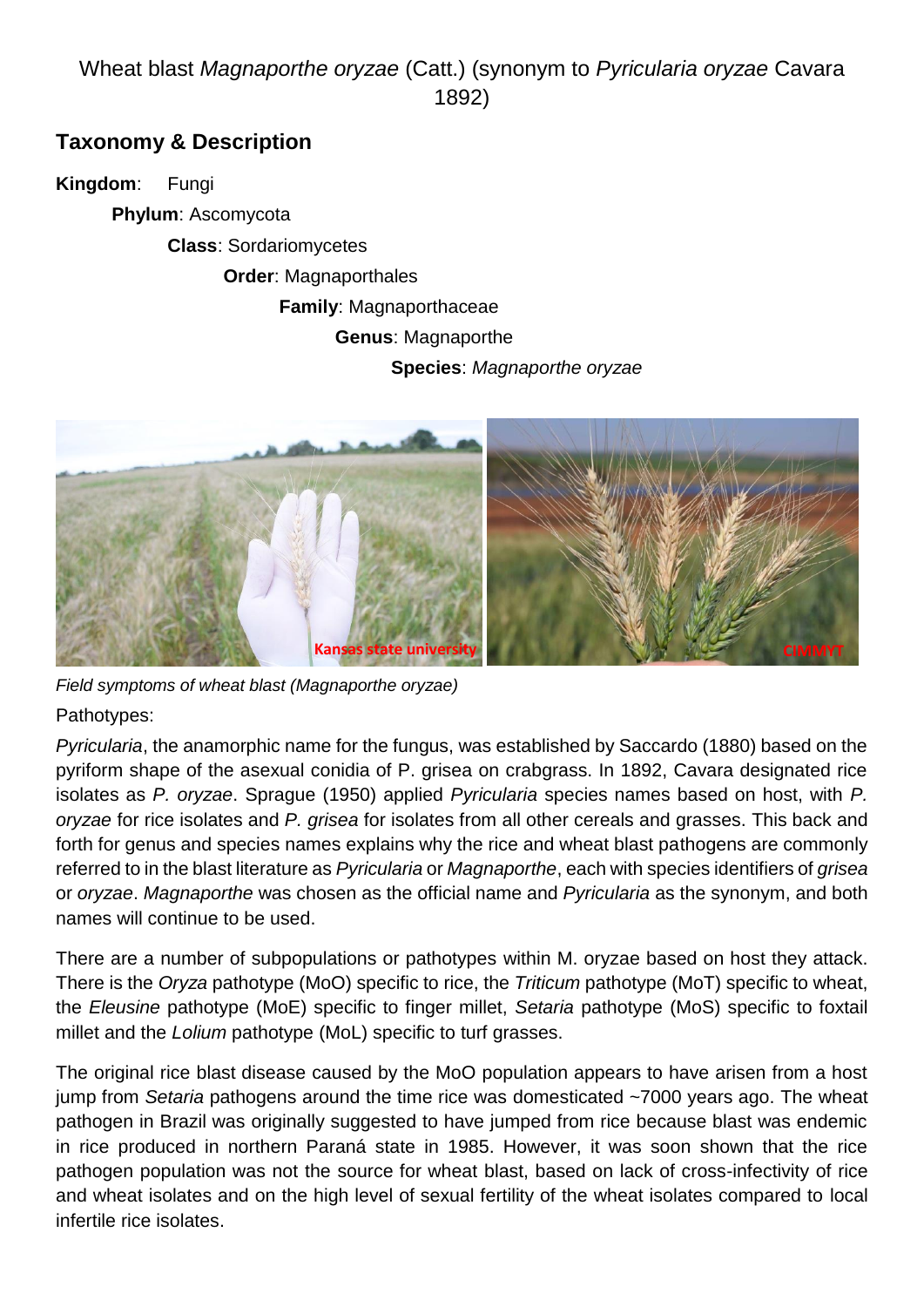Strains of the *M. oryzae Triticum* pathotype can affect all above-ground parts of the wheat plant. Other hosts such as annual ryegrass, tall fescue, and weeping lovegrass appear to be 'universal suscepts' with potential for infection by fungal strains from several pathotypes in laboratory studies. Barley is broadly susceptible under laboratory conditions, but there are only a few reports of barley blast in the field, possibly due to cooler climates where barley is grown. It remains to be determined if these hosts are universally susceptible under field conditions. Different plant-by-strain combinations presented a continuum of disease symptoms, ranging from no visible symptoms to non-sporulating dark brown resistance lesions to small susceptible lesions with sporulating centers to the maximum-sized sporulating lesions characteristic of host-adapted strains (Valent et al. 1991).

### **Distribution**

The disease is widespread in South American countries such as Brazil, Argentina, Bolivia, Panama and Paraguay since the 1980s. It was first observed in 1985 in the Brazilian state of Paraná, where commercial wheat fields in six municipalities were severely affected. In 1996, blast was reported for the first time outside of Brazil, in Bolivia's most important region for wheat production, the Santa Cruz Department. Wheat blast reached Itapúa and Alto Paraná Departments of Paraguay in 2002, and the province of Formosa in north eastern Argentina in 2007.

The pest was previously (2011) present in the Kentucky state of the US but it no longer is. This strain was found in a research plot from the University of Kentucky and as a less virulent strain it was believed to have evolved from the annual ryegrass pathogen via a host jump.

There had been previous fears of wheat blast possibly spreading from Latin America to the regions of Africa and Asia where climatic conditions are similar to the former. This was confirmed in 2016 with the first introduction of wheat blast outside of the Americas to the Asian country of Bangladesh and it has subsequently spread to India. The wheat blast strains might be migrated from South America to Bangladesh via man-made transport due to imports of wheat to the country. A local Bangladeshi newspaper reported that seeds imported from Brazil in 2015 for the consumption purpose were seen as unhealthy and these might have been infected by the blast pathogen.

#### **Host range**

Collectively, the *M. grisea/oryzae* species complex causes disease on more than 100 grass species including rice (*Oryza sativa* L.), wheat (*Triticum aestivum* L.), finger millet (*Eleusine coracana*), Italian (foxtail) millet (*Setaria italica*), perennial and annual ryegrass (*Lolium* species), oats (*Avena sativa*), barley (*Hordeum vulgare* L.) and crabgrass (*Digitaria sanguinalis* (L.) Scop).

### **Symptoms**

Spike/Grains: The most visible symptom of wheat blast in the field is bleaching of the spike. An infection in the rachis or peduncle can block the translocation of photosynthates and kill the upper parts of the spike. As a consequence, partial or total spike sterility can occur depending on susceptibility of cultivar, timing, and point of infection. Infected awns show brown to whitish discoloration while infected glumes show elliptical lesions with reddish-brown to dark-gray margins. Lesions have grey centers during sporulation and white to tan centers after spore release. Grain fill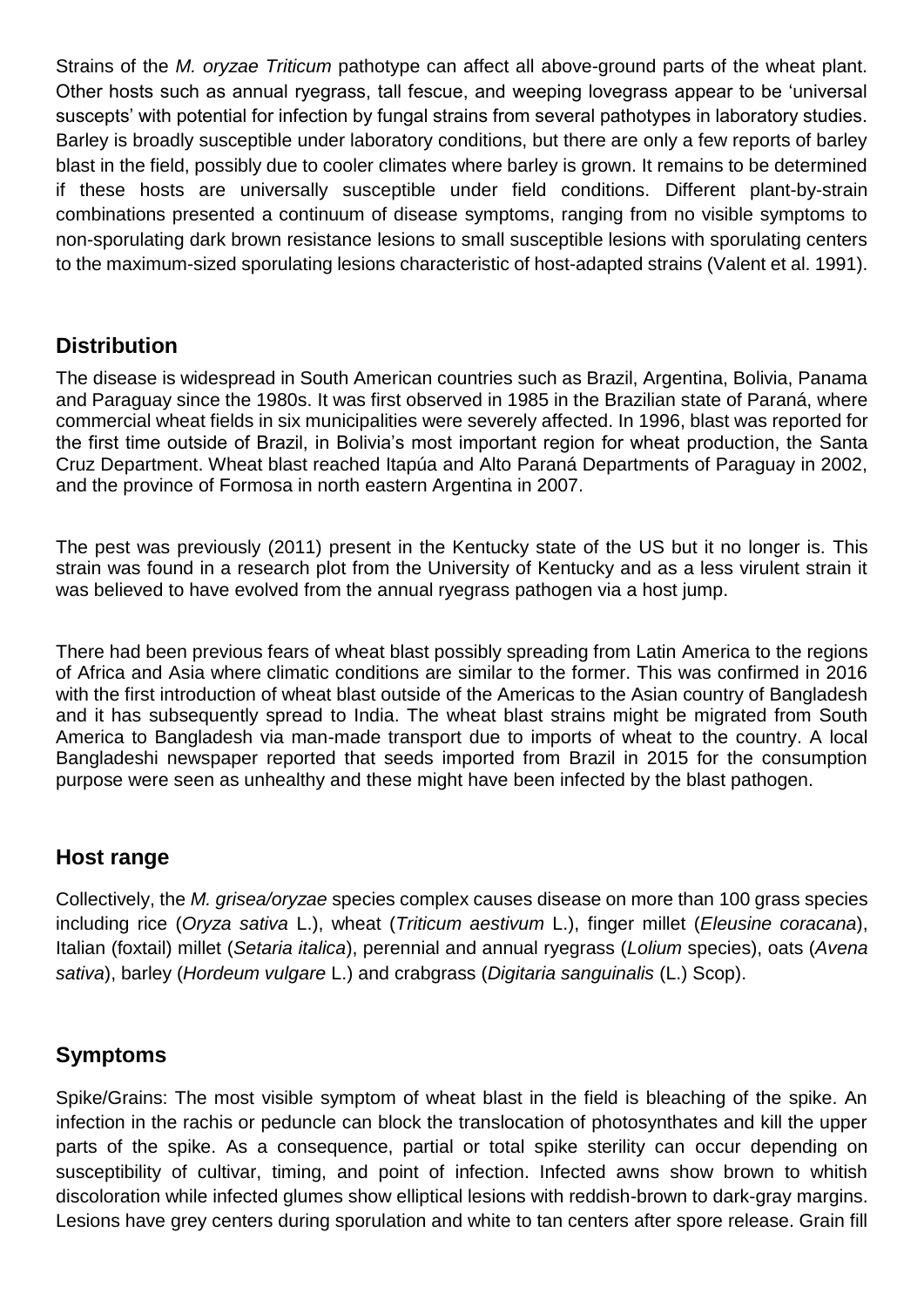is better when MoT infections occur later in the season; however, later infections may increase the chance of seed transmission of the pathogen with infected seeds. Grains from blast-infected spikes from highly susceptible cultivars are often small, shriveled and deformed, with low test weight. Small, shriveled seeds can be mixed with normal-appearing seeds on symptomatic spikes. MoT is a seedborne pathogen and the fungus can be isolated even from asymptomatic seeds.

Leaves: Initial macroscopic lesions are water soaked to gray-green. Blast lesions have grey centers during sporulation, and white to tan centers after sporulation. Mature lesions often have a dark brown to reddish-brown margin that stops lesion expansion, and they also often have yellow chlorotic halos. Individual lesions are generally eye-spot shaped (sometimes elliptical), but they coalesce in moderate to severely infected seedlings, sometimes resulting in total death of the plant. Although the largest lesions on rice tend to occur on younger leaves; lesions on wheat occur more frequently on older leaves, including senescent leaves at the base of the plant. Lesions can also rarely be seen on the leaf collar, culm, culm nodes, and stem.

## **Life cycle**

A recent study suggested that MoT follows a mixed reproductive system in which sexual recombination is followed by asexual dispersal of better-adapted clones. This is in contrast to rice blast, which has strictly asexual reproduction in most parts of the world. Pathogens with a mixed reproductive system are considered to have the highest level of evolutionary potential and to be hardest to control. Indirect evidence suggests that the original MoT population in the 1980s was capable of reproducing sexually and this form of reproduction was much more common then.

### **Infection**

The disease produces conidia and ascospores which can germinate and form appressoria on hydrophobic surfaces. Appressoria that develop in water droplets, such as dew, generate very high turgor pressure to puncture the host leaf surface and colonize the tissues.

### **Economic Importance**

Blast is an explosive threat to wheat production that can cause up to 100% yield losses on susceptible cultivars and under the right environmental conditions. The economic importance of this disease derives from the fact that the fungus can reduce yield and grain quality.

# **Control**

#### **Chemical control:**

CIMMYT stated that fungicides have not been successful in controlling the disease. This is especially so under warm, rainy weather occurring during the heading stage. Some studies show that fungicides partially control wheat head blast and offer better control on cultivars with at least moderate levels of resistance. Early applications (before symptoms) in areas where the disease is a problem have been proposed, as well as seed treatments (with benomyl) being effective as they